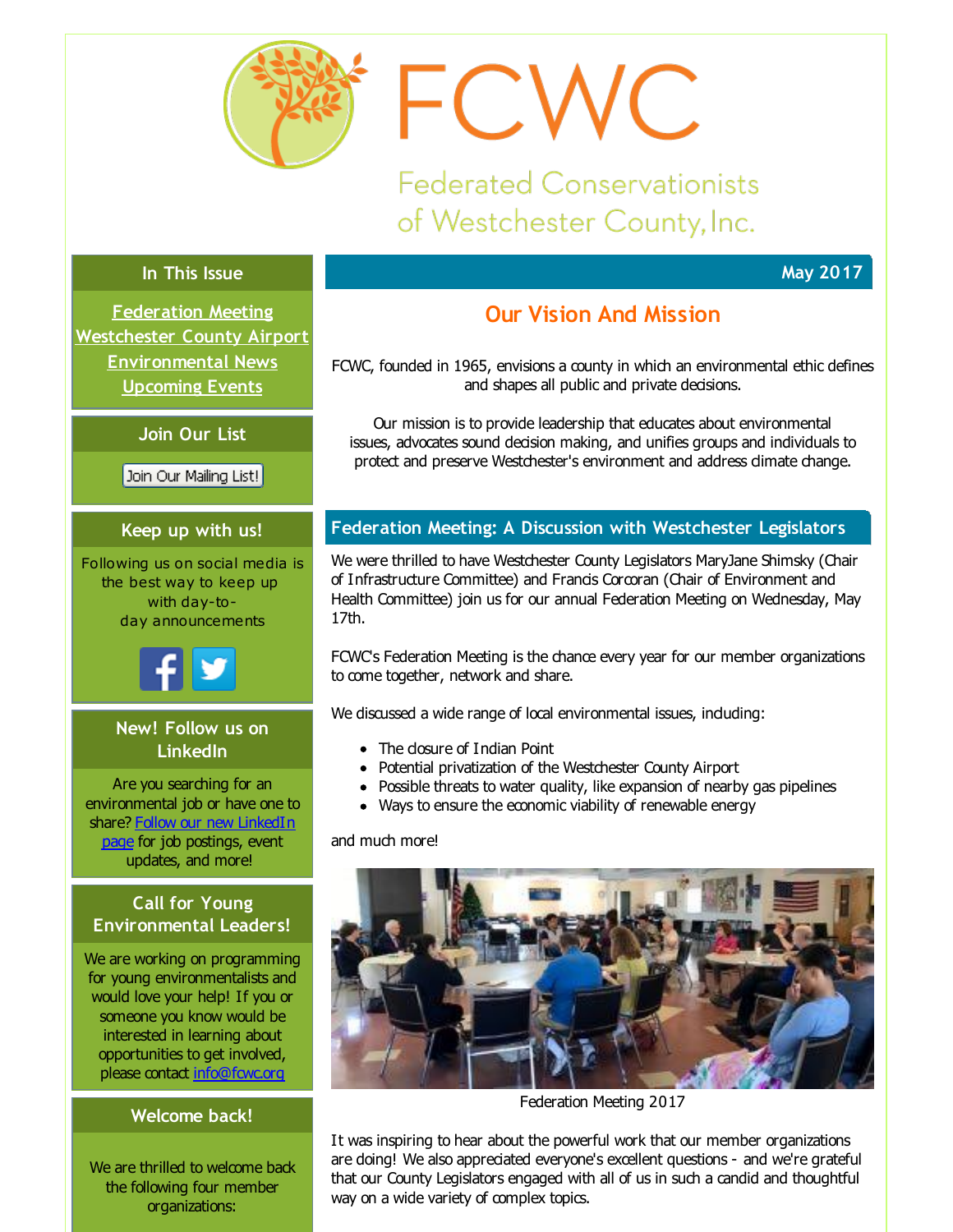Friends of [Trailside](http://r20.rs6.net/tn.jsp?f=001sQPl1RiaGL9zCWr1rFikZN0R_oD6WYgexET11UKH2hQA5-ZLO3hY4OObpEyt62PDd0roDmYqH793ftebatTu5nrIfbH3HRvrU5o1rIR00cUTpZX1kvqxO3q-pcwi4e6aQbl4NMVSQqB5PhbWSQPbmuyRYN3VSvw5z0wGgpc4ZsddRupzNowg6A==&c=&ch=) Museum

Friends of Read Wildlife **[Sanctuary](http://r20.rs6.net/tn.jsp?f=001sQPl1RiaGL9zCWr1rFikZN0R_oD6WYgexET11UKH2hQA5-ZLO3hY4OObpEyt62PDSiwcIqy-1O8SluKBEA3kDpCOuoGPMr9UgvSVKf-OtNguqdtaPnDpi4FZoCUgDz7GhRlDlJaWq2uCL5ZV2F95Vb0jCp4BfucPaD4lG_G4o_0dG4ylMopeii1gUlc8g709sgd8lcOBWCs=&c=&ch=)** 

Bedford [Audubon](http://r20.rs6.net/tn.jsp?f=001sQPl1RiaGL9zCWr1rFikZN0R_oD6WYgexET11UKH2hQA5-ZLO3hY4OObpEyt62PD1WzsZPxHsgo6XSewn3riy7H-Ws1D3eSvq0_yFSE45VKj5ekovfqDV0ELwwIlTFPic6r2OOf-pG438gygC7h8Gyw0Br0Rp-OeipnXwc8VIcI=&c=&ch=) Society

Saw Mill River [Audubon](http://r20.rs6.net/tn.jsp?f=001sQPl1RiaGL9zCWr1rFikZN0R_oD6WYgexET11UKH2hQA5-ZLO3hY4DNBVnwvbrxotVhzG96aWx9BKgJ1XJ8ZKu2akHuoSRB-hYnOjj3Eu6t7CSzSAsXmdWsZI_H8agw88WlpZkpyIrA9km6xzOS8S-Gz5UXE3NZJXig10QvniqTyABoxctjhYg==&c=&ch=)

Friends of [Westchester](http://r20.rs6.net/tn.jsp?f=001sQPl1RiaGL9zCWr1rFikZN0R_oD6WYgexET11UKH2hQA5-ZLO3hY4OFLA5k-8Fq79xLzkoVJ0znquEuqTkYHh0WR4j5HNoFFxKwOAoY1afot1GS4A5-J0TxGV-7bL0nuU0a4XSsPRtQ3Ye5tReVTmxTcKwBEuq_sQ1c3NeXSWiAitGGR6_BcSPhUZ8niKR0U&c=&ch=) County Parks, Inc.

This section will feature a different FCWC Member Organization each month. We hope to spread the word about these amazing organizations!

Pesticides All Around Us: Solutions To This **Pollution** 

Friday, June 2nd 8:30am - 10:30am at Pace **University** 

Co- Sponsored by: Federated Conservationists of Westchester County, Grassroots Environmental Education, Greenburgh Nature Center, Mianus River Gorge, Pace University, Teatown Lake Reservation, and Westchester Land Trust

Please join the Conservation Café a consortium of seven Westchester County-based partners for a discussion on pesticides. Learn about the current status of pesticide use nationally, regionally, and statewide, the impact of pesticides, and community-based efforts to reduce the use of pesticides.

If you are are a part of an organization interested in becoming a member of Federated [Conservationists,](http://r20.rs6.net/tn.jsp?f=001sQPl1RiaGL9zCWr1rFikZN0R_oD6WYgexET11UKH2hQA5-ZLO3hY4EBHYpb9_thcSwyVA2D0_RbV0on2mOQg_ao07HLWwzwvF_4eRxrrjabr6d_FMsksttiYunRVCYM1iIcziGo3km1_iFrO7rAnW5AMevh1t3uVRKFP0nmIuVvYH1EoTIfPHlcZgHprSSxKQH4LcNt_DS1Ra2EY_bfjrA==&c=&ch=) visit our FCWC Member Organizations page.

# **Westchester County Airport**

One of the most popular topics discussed at our Federation Meeting was the potential privatization of the Westchester County Airport (WCA).

FCWC has long fought expansion of the airport. Here's a 3-minute video with background information on the WCA by FCWC Board Member Carolyn Cunningham, who has been following the airport issue for decades:



Westchester County Airport Issue - FCWC Board Member Carolyn Cunningham (via Sierra Club)

Interested in learning more?

- Check out the [Sierra](http://r20.rs6.net/tn.jsp?f=001sQPl1RiaGL9zCWr1rFikZN0R_oD6WYgexET11UKH2hQA5-ZLO3hY4OObpEyt62PD3BIZLmcHS0bPL2li8kSaHblFI6MdBY6uxweme5nBHFHR8da5u0VCzw5FuZo1PzppnWf5X22V5tbD3cscUfBH9EQTYE0es_BfVapC8IMA0OlrLkbU3ulMvB6xm-p8iWNSLdpWCYYe95ToC7g_oAsr_q1x-PFa9DT14Ow8Vo80Cgab-LCCvgqF-Q==&c=&ch=) Club's comprehensive Westchester County Airport resource quide.
- Attend an [upcoming](http://r20.rs6.net/tn.jsp?f=001sQPl1RiaGL9zCWr1rFikZN0R_oD6WYgexET11UKH2hQA5-ZLO3hY4OObpEyt62PDrQ70wVeM_XTM-eXb9NEYaUQkHgwwhFbYGPmWvpth6F2AncPVM43lYnS1pVtvjrZkywDJ-sUsDCoTeZYHfS10H1RJBGh9E9bSanJ6PCMBrTqi3_qv75BXi_V7LJioYDQu6ZyKJnvOdebycORZOCVfwiYDxLytfDKpXwRjemIi4ziHv1-PThFljD9XLZLfcgCao5ass2h9mrPhZ1YtAUPVuYlApf9GLFZb&c=&ch=) meeting on May 31st at 7:30pm in Rye Brook.
- Please contact Carolyn Cunningham at [carolynccunningham@gmail.com](mailto:carolynccunningham@gmail.com) to learn more about how to get involved.

# **In the News**

Here's some important local environmental news:

#### "Incised Fumewort, new invasive plant, threatens [Westchester](http://r20.rs6.net/tn.jsp?f=001sQPl1RiaGL9zCWr1rFikZN0R_oD6WYgexET11UKH2hQA5-ZLO3hY4OObpEyt62PDHVZ7XUiL3Ghn6AaHBYj8d43eNKwHi5R9E0oI7eOhGgULUit7nKY_0UWizp-y8ht5ShFLc7_GaKoDWgtR36LqxO4xe-mSeK9jl90lCKKi0MZ261lBx5ziukICNB3VrzHHI96f7yDvGh8hMJp4j5QUy1Pm_PRLOx1Qk6a1ZT_ijWKS48MW4c_HLSjciWMSCPnBtj8IwAWRO3wASpzAWUDP0BsevDPqzNOlyGkajthEkVrau3Xm43dhItwIoMhbH22d&c=&ch=)" by Dan Reiner

This artide also indudes a short video featuring Suzanne Nolan (Bronx River Parkway Reservation Conservancy) and Christina Andruk, Ph.D. (Iona College).

#### "[Westchester](http://r20.rs6.net/tn.jsp?f=001sQPl1RiaGL9zCWr1rFikZN0R_oD6WYgexET11UKH2hQA5-ZLO3hY4OObpEyt62PDoZScrQSIznytqLquKUGkNNkv-PA1J4Kj6Yf22tdfMq9AivfgKZaJDvwRP56MfGIMCE_COH3Rhagqmnq5i7atAhdE17-GX2-Rpx_fC3SJ7kiQ9phS6vUKht76pRpofo6E8yIODWawdKpm8VoYW10f76yPDUrJVzxkVJWF2BjZ8zajiX0TuOgSzehEFJzpOfEu5xkoG3jvV_ZwLXmg5TV7ddI0-LH02Q5nbL3fPxV7t6w-YaGgdZT9YQ==&c=&ch=) could, and should, lead on renewable energy: View" by Michael Shank

This piece by a member of Peekskill's Conservation Advisory Council calls for Westchester to be a pioneer in expanding renewable energy.

We read alarming news about the environment every day, but here are a couple of pieces showing environmental progress:

"The Natural Lawn Is Making A [Comeback](http://r20.rs6.net/tn.jsp?f=001sQPl1RiaGL9zCWr1rFikZN0R_oD6WYgexET11UKH2hQA5-ZLO3hY4OObpEyt62PDvIk-WVR1PCiSZRxJSVQN2SLDWNTICYFmpsHYrTnEnicW3k1a5oh0jh7mrl1VqS_WdzKGZ27Y-PhgWeOCnh1TpJ_X6O5iShOL1qJIuV6gEZZb6VNHHhKUsE8vFWhErmpDQB_ukSieo0HagiVUt57fMBhG8uCGVxDnMWXuuKu-Q7zW5TDCgK-BWSO5xHtWBs8e&c=&ch=)" by Carolyn Gusoff Here's a look at how one Long Island community is making the switch to pesticidefree lawns.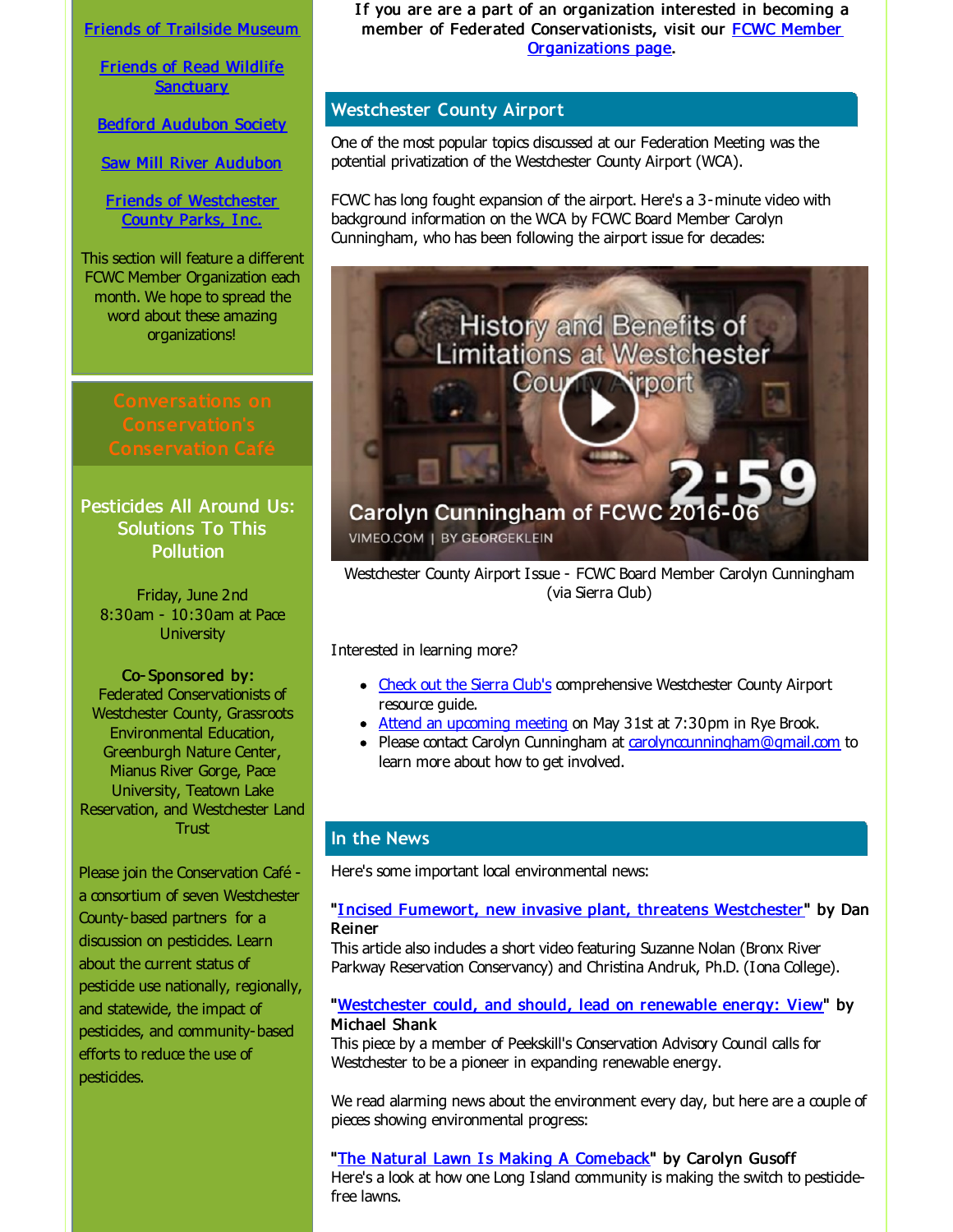

Patti Wood, Founder and Executive Director of Grassroots Environmental Education will provide an overview on the status and impact of pesticide use nationally, regionally, and statewide.

Sara Goddard, Chair of Rye Sustainability Committee (RSC) will discuss strategies for encouraging communities to reduce pesticide use on public and private property.

Peter DeLucia, Assistant Commissioner of Westchester County Department of Health, Bureau of Public Health Protection and Mike McCall, Westchester County Pest Management Committee - Pest Management Coordinator will highlight County policies, practices and other initiatives to reduce and limit pesticide use in the County.

A panel discussion with a questionand-answer session will follow the formal presentations.

Click here for more [information](http://r20.rs6.net/tn.jsp?f=001sQPl1RiaGL9zCWr1rFikZN0R_oD6WYgexET11UKH2hQA5-ZLO3hY4OObpEyt62PDnLY6yGvcex-2BMMedhCq3n4LP2U4Q3YltnRCpVzN_4N_wCQQ9Uay99Vn-q64mRGzr6f_rYUlh9qXZxvLIgNJxReJzTgpicROxycA2AbmsB0u1-e0K38xk-CRNNvshC6nG9jLb7IxO7yo0FwlIIF28SjWe7WGY0eBiYqJSNicUjt76dBsnFBHW-v6Q0BH05Blr8vuzbj8JuJeTSoAeSXy5w==&c=&ch=) and to register!

# FCWC's 52nd Annual **Meeting**

Thursday, June 8, 2017 5:00pm - 8:00pm at Center for the Urban River at Beczak (CURB), Yonkers

Interested in learning more about local pesticide use? Stop by the next Conservation Café "Pesticides All Around Us" on June 2nd! More [details](http://r20.rs6.net/tn.jsp?f=001sQPl1RiaGL9zCWr1rFikZN0R_oD6WYgexET11UKH2hQA5-ZLO3hY4OObpEyt62PDnLY6yGvcex-2BMMedhCq3n4LP2U4Q3YltnRCpVzN_4N_wCQQ9Uay99Vn-q64mRGzr6f_rYUlh9qXZxvLIgNJxReJzTgpicROxycA2AbmsB0u1-e0K38xk-CRNNvshC6nG9jLb7IxO7yo0FwlIIF28SjWe7WGY0eBiYqJSNicUjt76dBsnFBHW-v6Q0BH05Blr8vuzbj8JuJeTSoAeSXy5w==&c=&ch=) here.

"Senate Defends Climate, Health by Voting Down Methane [Resolution"](http://r20.rs6.net/tn.jsp?f=001sQPl1RiaGL9zCWr1rFikZN0R_oD6WYgexET11UKH2hQA5-ZLO3hY4OObpEyt62PDs036mP8bLaKjz9jMFfd9oyqIj5vn-a2u6uvtm67jNEisydtYzw9Enw6JpYfm9n-RayEbHp-rlZTJK16BngpCijb9tTsSRtD8GSzKSfv70JFtDv5vRL-Bco5vvhxsbJamLblTuQ1qsI8FsBpggbSVnwB3f9OS4LOQ7NEsEoF6xfSICcFb7PlqOg==&c=&ch=) by Jeremy Martin, Union of Concerned Scientists Limits on emissions of methane, a potent greenhouse gas, were left intact!

Want more updates like this? Like our page on [Facebook](http://r20.rs6.net/tn.jsp?f=001sQPl1RiaGL9zCWr1rFikZN0R_oD6WYgexET11UKH2hQA5-ZLO3hY4CntrMymC1849XiNUqxdizFN2aAM3zRcUFzGjkopnjA5QN-Ulqs22IUjOjZJcXhCgd2EHo6ujhuHZjCTDALbZ7RFQwmawIKXYHlK61EmxFej-MHmLVwuz42bqYMCOQzWHWNmed_vxVwk3fnfEU1NTJozPh1PEIw5oQeLL7AxLFn5a2B269uOG4rfts-BwpDqZfsm9umU7xa4Rl-LlfnHh-uSWItnCe0tKw==&c=&ch=) and follow us on [Twitter](http://r20.rs6.net/tn.jsp?f=001sQPl1RiaGL9zCWr1rFikZN0R_oD6WYgexET11UKH2hQA5-ZLO3hY4AqsAdlzWNoItv3xM42tWbluPy6T08uwICJnHoiE-2Nl5kNqQZrUs6d1Q9cqKfrGHridIYElK52V4UoYxzay8m6ZaJcshhcIj52WpMywRjXf-_c4JJHD14g=&c=&ch=).

Do you have news or any environmental or conservation successes to share? Let us know at [info@fcwc.org](mailto:info@fcwc.org); we'd love to share it in the next E-news!

# **Events**

For a full list of our member organizations' events and happenings, check out our Federation Calendar at **[www.fcwc.org/calendar](http://r20.rs6.net/tn.jsp?f=001sQPl1RiaGL9zCWr1rFikZN0R_oD6WYgexET11UKH2hQA5-ZLO3hY4NXnYxjSdBeUS4dLdFjS0FG-3uqzQAU8378H07nCSX-DZwbtKhx-tQQdnqhOTT-_zmqs4eIVDjPZbTdyC7IL8jgq5pEKEvvhq6LbvOFjYGlkCSWSN-T30VMvBiBrS9hFTI0OZCezvDYL&c=&ch=)**. Remember to always confirm events before attending. Check back regularly as we are always updating.

#### **Science at Sunset on the Science Barge: River Talk and the Movie "Lost Rivers"**

*Sponsored by:* Groundwork Hudson Valley *When:* Thursday, June 1st, 7:00pm - 8:30pm *Where:* Science Barge, Yonkers

As River Program Director for GroundworkUSA, Ann-Marie Mitroff serves as a cocoordinator of the EPA Urban Waters Learning Network with partner organization, River Network. Using her 20+ years of on-the-ground experience in managing conservation and river projects in urban areas, she provides guidance and program perspectives to urban waters practitioners across the country, including local Groundwork Trusts, through theUrban Waters Learning Network. Ann-Marie is also [Groundwork](http://r20.rs6.net/tn.jsp?f=001sQPl1RiaGL9zCWr1rFikZN0R_oD6WYgexET11UKH2hQA5-ZLO3hY4OObpEyt62PDOChSeBrZObNEJw-G0AK8cXYMQxz5BwuIkoAK5bl6O9lZKhC8Z7S98uD5TO2SY1OuYKI4EF31FsF8mYV2IZQD7V40WFsD61k9G-VTHg9REe2ah7SVXikQ3l9ZK30D9vLa2yXRKsNzH7R9_FcUsZshgYXm5OkECgLhTDMsdT6UjqyiMAaf_tU3l8NJNj03LRvzyf7s1Eyt34CGOenkqVNQTQ==&c=&ch=) Hudson Valley's River Program Director. \$5 suggested donation. Learn more.

### **Hot Topic, Take Action**

*Sponsored by:* Greenburgh Nature Center *When:* Wednesday, June 14th, 7:00pm *Where:* Greenburgh Nature Center, Scarsdale

Threats to the environment requires immediate attention and action. Join academics, industry experts and policymakers to talk about current ecological issues, recent headline news and how it relates to our community. Held in partnership with the Lower Hudson Sierra Group. Refreshments at 7:00 PM; program begins at 7:30 PM. Free!

# **Sew Your Own Reusable Bag**

*Sponsored by:* Bedford 2020 *When:* Thursday, June 1st and June 29th, 7:00pm - 9:00pm *Where:* 84 Bedford Rd, Katonah

Together in partnership with the Community Center of Northen Westchester, Bedford 2020 and the Reusable Bag Initiative will offer monthly opportunities to sew your own reusable bags with the use of discarded/recycled fabrics. Thursday evenings starting at May 4th. No experience necessary. Sign up here to [participate](http://r20.rs6.net/tn.jsp?f=001sQPl1RiaGL9zCWr1rFikZN0R_oD6WYgexET11UKH2hQA5-ZLO3hY4OObpEyt62PDVpkx4qLTs7wa7Z9DaV0lCcA8dRt1I39w1DIit1xWHC0EzqFVwMNOL4j9cIqKUYZWW3dcihVNEz8ueyEXX8um3kK31noWxHpR2FI5sK4eWsYoXyXoYv5pldpmNfQ87nFXU00Krhx4vaeOC2md0ZX8z6yVwg7r8n11H4kBmzE39WdI1XTfUkfCuM6BBxG-pQrXJiDbHpqeR3zTCxwJy7F4JA==&c=&ch=).

### **Beekeeping Series: Hive Inspection & Maintenance**

*Sponsored by:* Hilltop Hanover Farm *When:* Saturday, June 24th, 12:00pm - 2:00pm *Where:* Hilltop Hanover Farm, Yorktown Heights

"Bee" inspired to learn about the fascinating world of honey bees and beekeeping. The workshop will introduce you to the basic terms used in beekeeping, bee biology, and a brief history of beekeeping, along with learning about the members of the colony and their function, as well as the various types of hives and